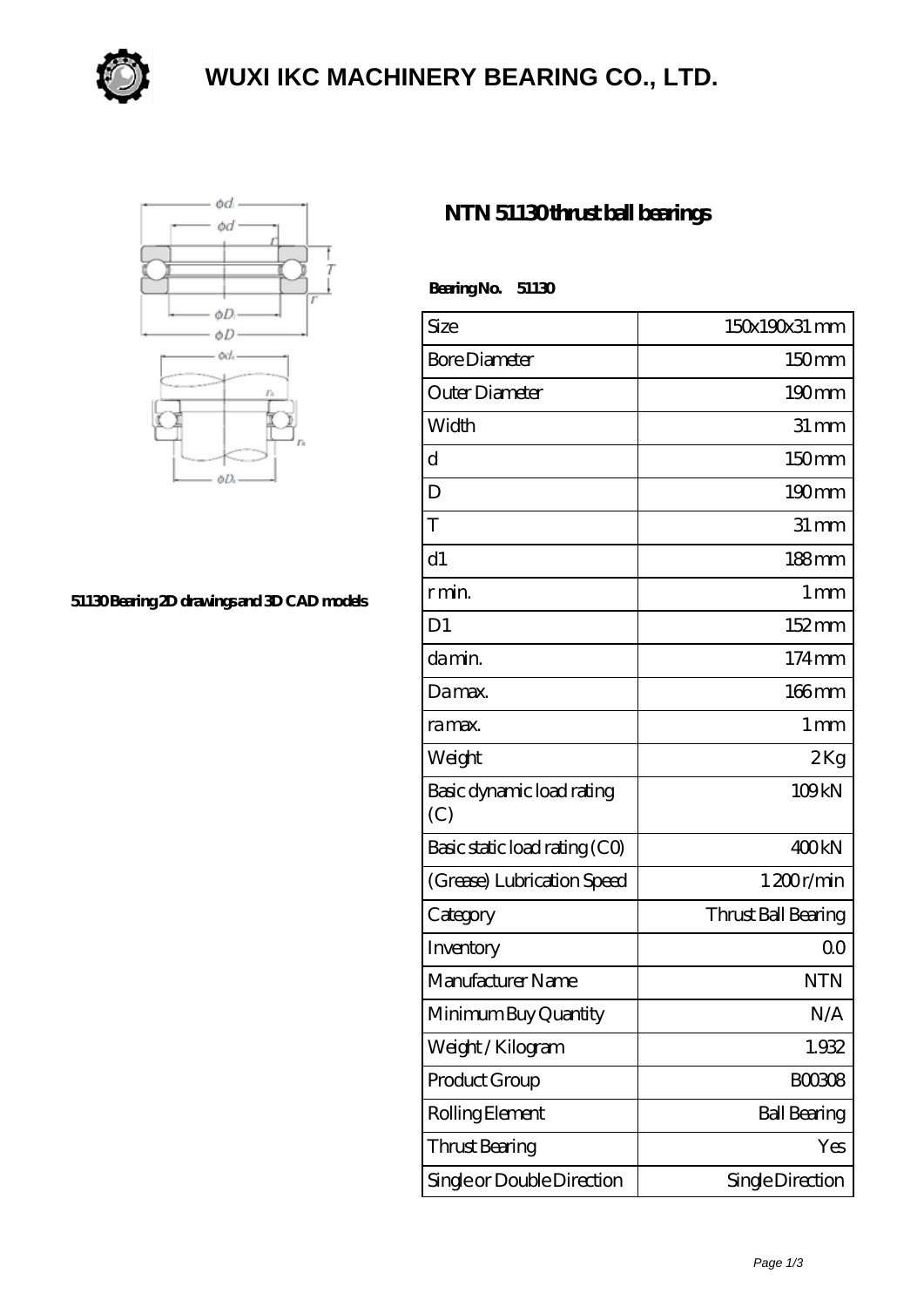

# **[WUXI IKC MACHINERY BEARING CO., LTD.](https://szerafstudio.com)**

| <b>Banded</b>                          | No                                                                                                                                                                          |
|----------------------------------------|-----------------------------------------------------------------------------------------------------------------------------------------------------------------------------|
| Cage Material                          | Steel                                                                                                                                                                       |
| Precision Class                        | ABEC 1   ISO PO                                                                                                                                                             |
| Component Description                  | Roller Assembly Plus<br>Raceways                                                                                                                                            |
| <b>Other Features</b>                  | Single Row   With Flat Seat                                                                                                                                                 |
| Long Description                       | 150MM Bore 1; 152MM<br>Bore 2, 190MM Outside<br>Diameter; 31MM Height;<br><b>Ball Bearing, Single</b><br>Direction; Not Banded;<br>Steel Cage; ABEC 1   ISO PO<br>Precision |
| Inch - Metric                          | Metric                                                                                                                                                                      |
| Category                               | Thrust Ball Bearings                                                                                                                                                        |
| <b>UNSPSC</b>                          | 31171552                                                                                                                                                                    |
| Harmonized Tariff Code                 | 8482105008                                                                                                                                                                  |
| Noun                                   | Bearing                                                                                                                                                                     |
| Keyword String                         | <b>Ball Thrust</b>                                                                                                                                                          |
| Manufacturer URL                       | http://www.ntnamerica.co<br>m                                                                                                                                               |
| Manufacturer Item Number               | 51130                                                                                                                                                                       |
| Weight/LBS                             | 4.40925                                                                                                                                                                     |
| Bore 1                                 | 5906Inch   150Millimeter                                                                                                                                                    |
| Bore 2                                 | 5984Inch   152 Millimeter                                                                                                                                                   |
| Outside Diameter                       | 7.48Inch   190Millimeter                                                                                                                                                    |
| Height                                 | 1.22 Inch   31 Millimeter                                                                                                                                                   |
| Overall Height with<br>Aligning Washer | OInch   OMillimeter                                                                                                                                                         |
| bore diameter:                         | 150mm                                                                                                                                                                       |
| dynamic load capacity:                 | 109000N                                                                                                                                                                     |
| outside diameter:                      | $188$ mm                                                                                                                                                                    |
| operating temperature<br>range:        | $-40$ to $120^{\circ}$ C                                                                                                                                                    |
| overall width:                         | $31 \,\mathrm{mm}$                                                                                                                                                          |
|                                        |                                                                                                                                                                             |